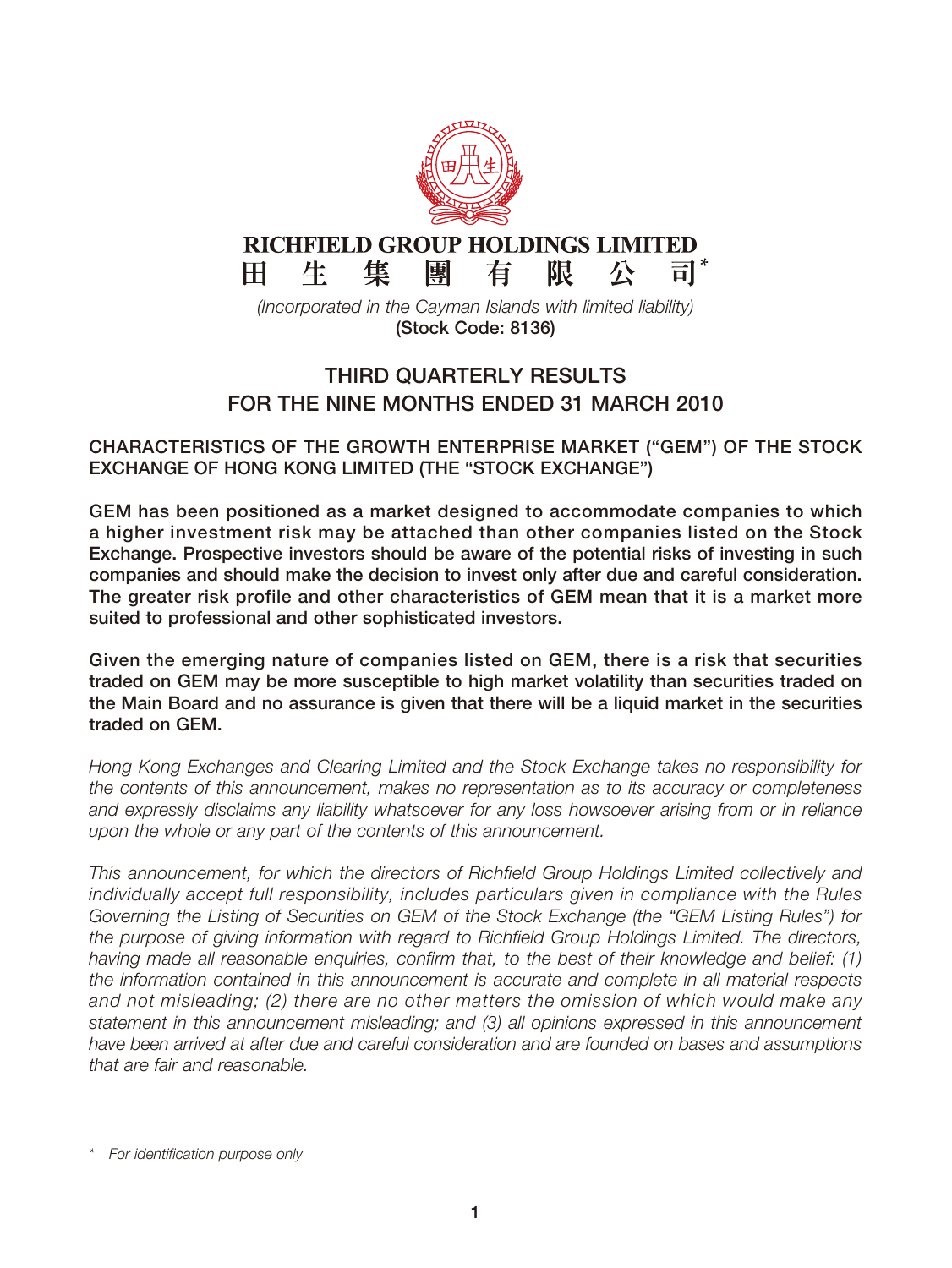# **THIRD QUARTERLY RESULTS**

The board of directors (the "Board") of Richfield Group Holdings Limited (the "Company") herein presents the unaudited consolidated results of the Company and its subsidiaries (collectively referred to as the "Group") for the three months and nine months ended 31 March 2010 together with the comparative unaudited figures for the corresponding periods in 2009 as follows:

## **UNAUDITED CONDENSED CONSOLIDATED INCOME STATEMENT**

*For the three months and nine months ended 31 March 2010*

|                                                                                         |              | Nine months ended<br>31 March          |                                 | Three months ended<br>31 March         |                                 |
|-----------------------------------------------------------------------------------------|--------------|----------------------------------------|---------------------------------|----------------------------------------|---------------------------------|
|                                                                                         | <b>Notes</b> | 2010<br>(Unaudited)<br><b>HK\$'000</b> | 2009<br>(Unaudited)<br>HK\$'000 | 2010<br>(Unaudited)<br><b>HK\$'000</b> | 2009<br>(Unaudited)<br>HK\$'000 |
| <b>Continuing operations</b><br><b>REVENUE</b>                                          | 3            | 183,145                                | 44,502                          | 52,604                                 | 4,854                           |
| Cost of sales                                                                           |              | (72,084)                               | (27, 269)                       | (21, 023)                              | (7, 295)                        |
| Gross profit/(loss)                                                                     |              | 111,061                                | 17,233                          | 31,581                                 | (2,441)                         |
| Other income<br>Selling and distribution expenses<br>Administrative expenses            | 3            | 1,238<br>(3, 394)<br>(21, 538)         | 2,883<br>(2, 337)<br>(17, 870)  | 407<br>(1, 921)<br>(3,253)             | 956<br>(1,016)<br>(7, 576)      |
| OPERATING PROFIT/(LOSS)<br>Finance costs                                                |              | 87,367<br>(5)                          | (91)                            | 26,814<br>(4)                          | (10,077)                        |
| PROFIT/(LOSS) BEFORE INCOME TAX<br>Income tax expense                                   | 4<br>5       | 87,362<br>(15, 100)                    | (91)<br>(1,673)                 | 26,810<br>(4,500)                      | (10,077)<br>1,313               |
| Profit/(loss) for the period from<br>continuing operations                              |              | 72,262                                 | (1,764)                         | 22,310                                 | (8, 764)                        |
| <b>Discontinued operations</b><br>Profit for the period from<br>discontinued operations | 6            | 788                                    |                                 |                                        |                                 |
| PROFIT/(LOSS) ATTRIBUTABLE TO<br>OWNERS OF THE COMPANY                                  |              | 73,050                                 | (1,764)                         | 22,310                                 | (8, 764)                        |
| <b>DIVIDENDS</b>                                                                        | 7            |                                        |                                 |                                        |                                 |
| EARNINGS/(LOSS) PER SHARE FOR<br>PROFIT/(LOSS) ATTRIBUTABLE TO<br>OWNERS OF THE COMPANY | 8            |                                        |                                 |                                        |                                 |
| <b>Basic</b><br>- Continuing operations<br>- Discontinued operations                    |              | HK2.47 cents<br>HK0.02 cent            | HK(0.06) cent                   | HK0.76 cent                            | HK(0.30) cent                   |
| <b>Diluted</b>                                                                          |              | N/A                                    | N/A                             | N/A                                    | N/A                             |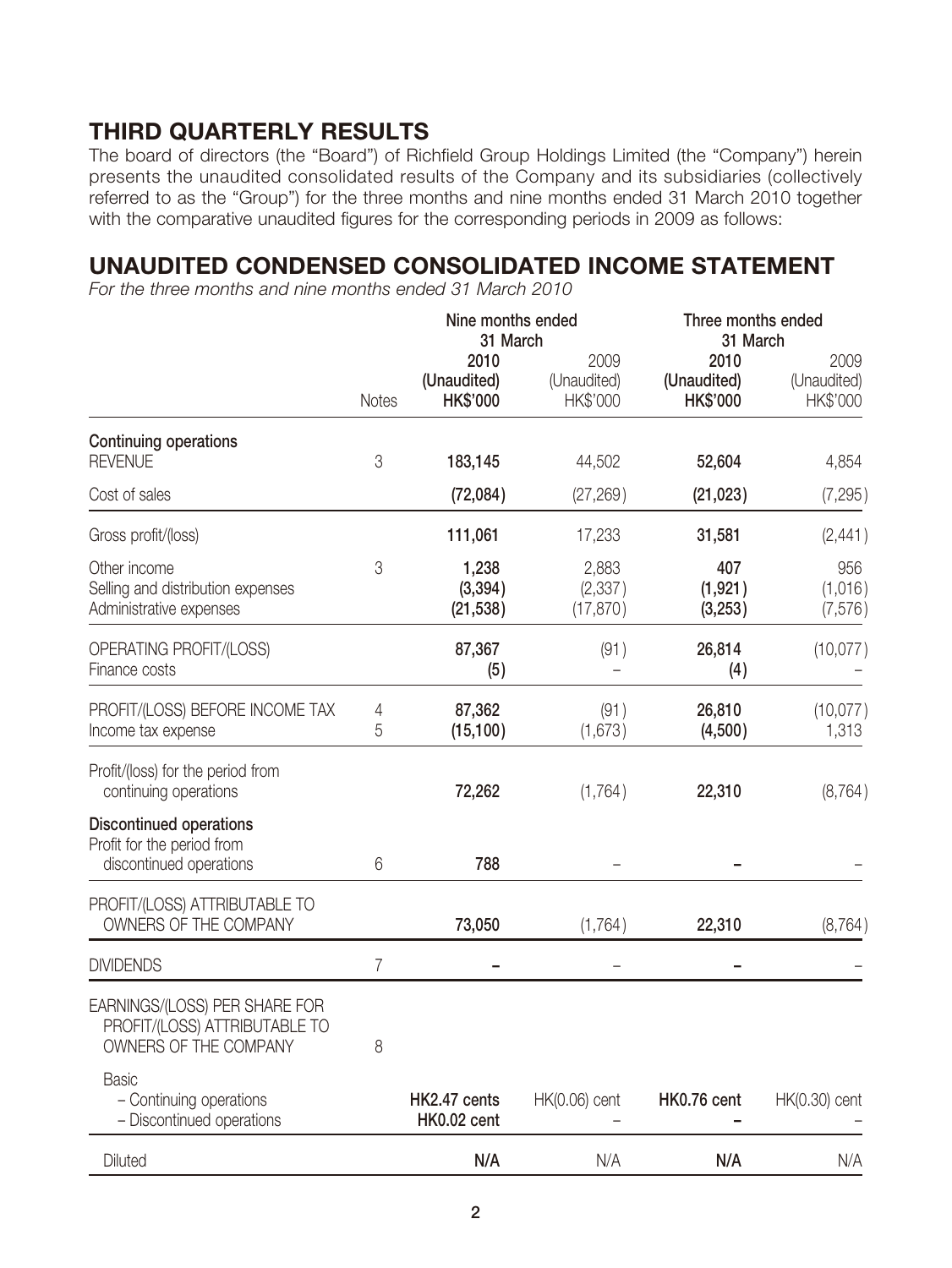# **UNAUDITED CONDENSED CONSOLIDATED STATEMENT OF COMPREHENSIVE INCOME**

*For the three months and nine months ended 31 March 2010*

|                                                                       | Nine months ended<br>31 March          |                                        | Three months ended<br>31 March         |                                 |
|-----------------------------------------------------------------------|----------------------------------------|----------------------------------------|----------------------------------------|---------------------------------|
|                                                                       | 2010<br>(Unaudited)<br><b>HK\$'000</b> | 2009<br>(Unaudited)<br><b>HK\$'000</b> | 2010<br>(Unaudited)<br><b>HK\$'000</b> | 2009<br>(Unaudited)<br>HK\$'000 |
| Profit/(loss) for the period                                          | 73,050                                 | (1,764)                                | 22,310                                 | (8, 764)                        |
| Other comprehensive income/(expense)<br>Net fair value gain/(loss) on |                                        |                                        |                                        |                                 |
| available-for-sale financial assets                                   | 92,279                                 | (7, 221)                               | 25,727                                 | (5,320)                         |
| Total other comprehensive income/(expense)<br>for the period          | 92,279                                 | (7,221)                                | 25,727                                 | (5,320)                         |
| Total comprehensive income/(expense)<br>attributable to:              |                                        |                                        |                                        |                                 |
| Owners of the Company                                                 | 165,329                                | (8,985)                                | 48,037                                 | (14,084)                        |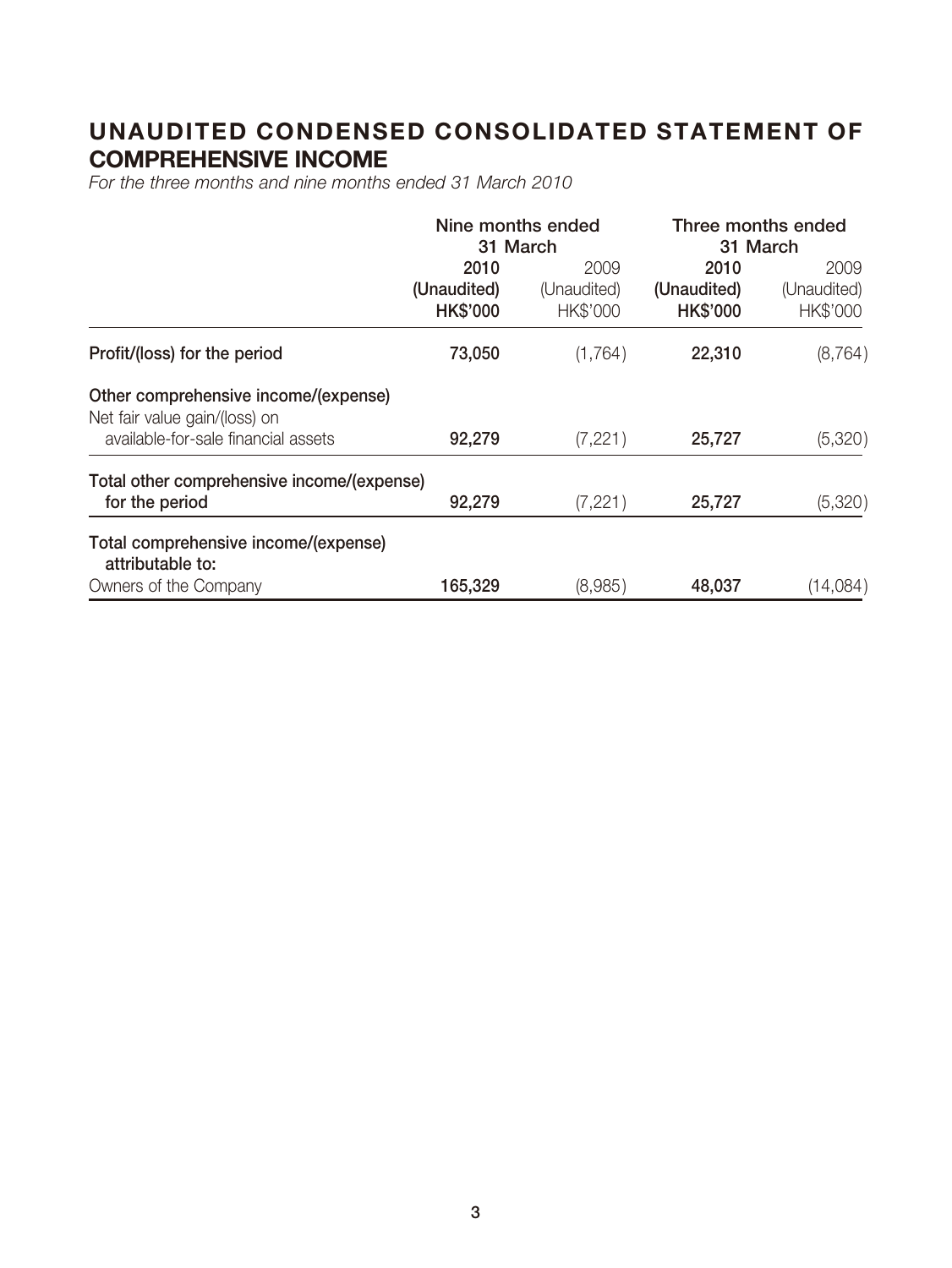## **UNAUDITED CONSOLIDATED STATEMENT OF CHANGES IN EQUITY**

*For the nine months ended 31 March 2010*

|             | Share       |             |             |             |
|-------------|-------------|-------------|-------------|-------------|
| Share       | premium     | Revaluation | Retained    |             |
| capital     | account     | reserve     | profits     | Total       |
| (Unaudited) | (Unaudited) | (Unaudited) | (Unaudited) | (Unaudited) |
| HK\$'000    | HK\$'000    | HK\$'000    | HK\$'000    | HK\$'000    |
| 29,285      | 747,769     |             | 12,699      | 789,753     |
|             |             |             | (1,764)     | (1, 764)    |
|             |             |             |             |             |
|             |             |             |             |             |
|             |             | (7, 221)    |             | (7, 221)    |
|             |             |             |             |             |
|             |             | (7, 221)    | (1,764)     | (8,985)     |
|             | (20, 997)   |             |             | (20, 997)   |
|             |             |             |             |             |
|             | (20, 997)   |             |             | (20, 997)   |
| 29,285      | 726,772     | (7, 221)    | 10,935      | 759,771     |
|             |             |             |             |             |

|                                                                                |                                                           | Share                                                |                                                          |                                                       |                                         |
|--------------------------------------------------------------------------------|-----------------------------------------------------------|------------------------------------------------------|----------------------------------------------------------|-------------------------------------------------------|-----------------------------------------|
|                                                                                | <b>Share</b><br>capital<br>(Unaudited)<br><b>HK\$'000</b> | premium<br>account<br>(Unaudited)<br><b>HK\$'000</b> | Revaluation<br>reserve<br>(Unaudited)<br><b>HK\$'000</b> | Retained<br>profits<br>(Unaudited)<br><b>HK\$'000</b> | Total<br>(Unaudited)<br><b>HK\$'000</b> |
| At 1 July 2009                                                                 | 29,285                                                    | 726,772                                              | 3,444                                                    | 28,376                                                | 787,877                                 |
| Profit for the period<br>Other comprehensive income:<br>Net fair value gain on |                                                           |                                                      |                                                          | 73,050                                                | 73,050                                  |
| available-for-sale financial assets                                            |                                                           |                                                      | 92,279                                                   |                                                       | 92,279                                  |
| Total comprehensive<br>income for the period                                   |                                                           |                                                      | 92,279                                                   | 73,050                                                | 165,329                                 |
| Dividend paid                                                                  |                                                           | (10, 718)                                            |                                                          |                                                       | (10, 718)                               |
| Transactions with owners                                                       |                                                           | (10, 718)                                            |                                                          |                                                       | (10, 718)                               |
| At 31 March 2010                                                               | 29,285                                                    | 716,054                                              | 95,723                                                   | 101,426                                               | 942,488                                 |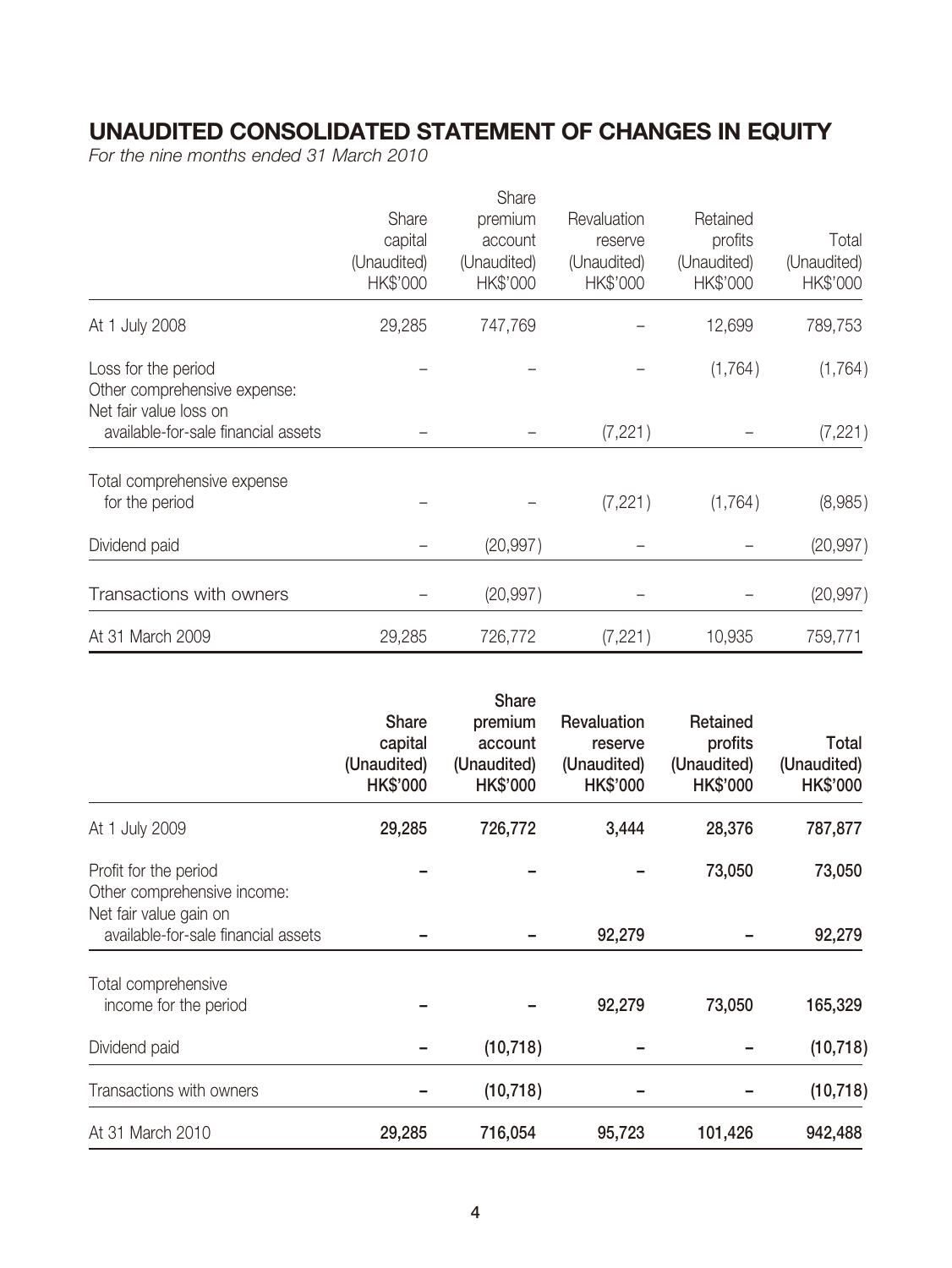# **NOTES TO UNAUDITED CONDENSED CONSOLIDATED FINANCIAL STATEMENTS**

## **1. GENERAL INFORMATION**

Richfield Group Holdings Limited (the "Company") was incorporated in the Cayman Islands on 10 January 2002 as an exempted company with limited liability under the Companies Law (2001 Second Revision) of the Cayman Islands. The address of its registered office is Cricket Square, Hutchins Drive, P.O. Box 2681, Grand Cayman KY1-1111, Cayman Islands and its principal place of business is Unit 1209, 12th Floor, Silvercord Tower 2, 30 Canton Road, Tsim Sha Tsui, Hong Kong. The Company's shares are listed on The Growth Enterprise Market ("GEM") of The Stock Exchange of Hong Kong Limited (the "Stock Exchange").

The principal activity of the Company is investment holding. The subsidiaries (together with the Company referred to as the "Group") are principally engaged in provision of property brokerage services, provision of schemes for property consolidation, assembly and redevelopment and property trading in Hong Kong (the "Property Assembly and Brokerage Business"). The Group has suspended the businesses of trading of recycled computers from 1 September 2009. The business of trading of bags and accessories was disposed of to an independent third party on 13 November 2009 which is now accounted for as the discontinued operations.

### **2. BASIS OF PREPARATION**

The unaudited condensed consolidated results of the Group for the nine months ended 31 March 2010 (the "Condensed Financial Report") have been prepared in accordance with Hong Kong Financial Reporting Standards issued by the Hong Kong Institute of Certified Public Accountants (the "HKICPA") and the applicable disclosure requirements of the Rules Governing the Listing of Securities on the GEM of the Stock Exchange.

The Condensed Financial Report should be read in conjunction with the annual financial statements of the Company for the 15 months ended 30 June 2009 (the "2009 Annual Financial Statements").

The preparation of the Condensed Financial Report requires management to make judgements, estimates and assumptions that affect the application of policies and reported amounts of assets and liabilities, income and expenses on a year to date basis. Actual results may differ from these estimates.

The Condensed Financial Report have been prepared under the historical cost convention, except for financial assets at fair value through profit or loss and available-for-sale financial assets which are stated at fair value.

The Condensed Financial Report are presented in Hong Kong Dollars ("HK\$") which is also the functional currency of the Company and all values are rounded to the nearest thousand ("HK\$'000") unless otherwise stated.

The accounting policies and methods of computation adopted in the preparation of the Condensed Financial Report are consistent with those adopted in the 2009 Annual Financial Statements.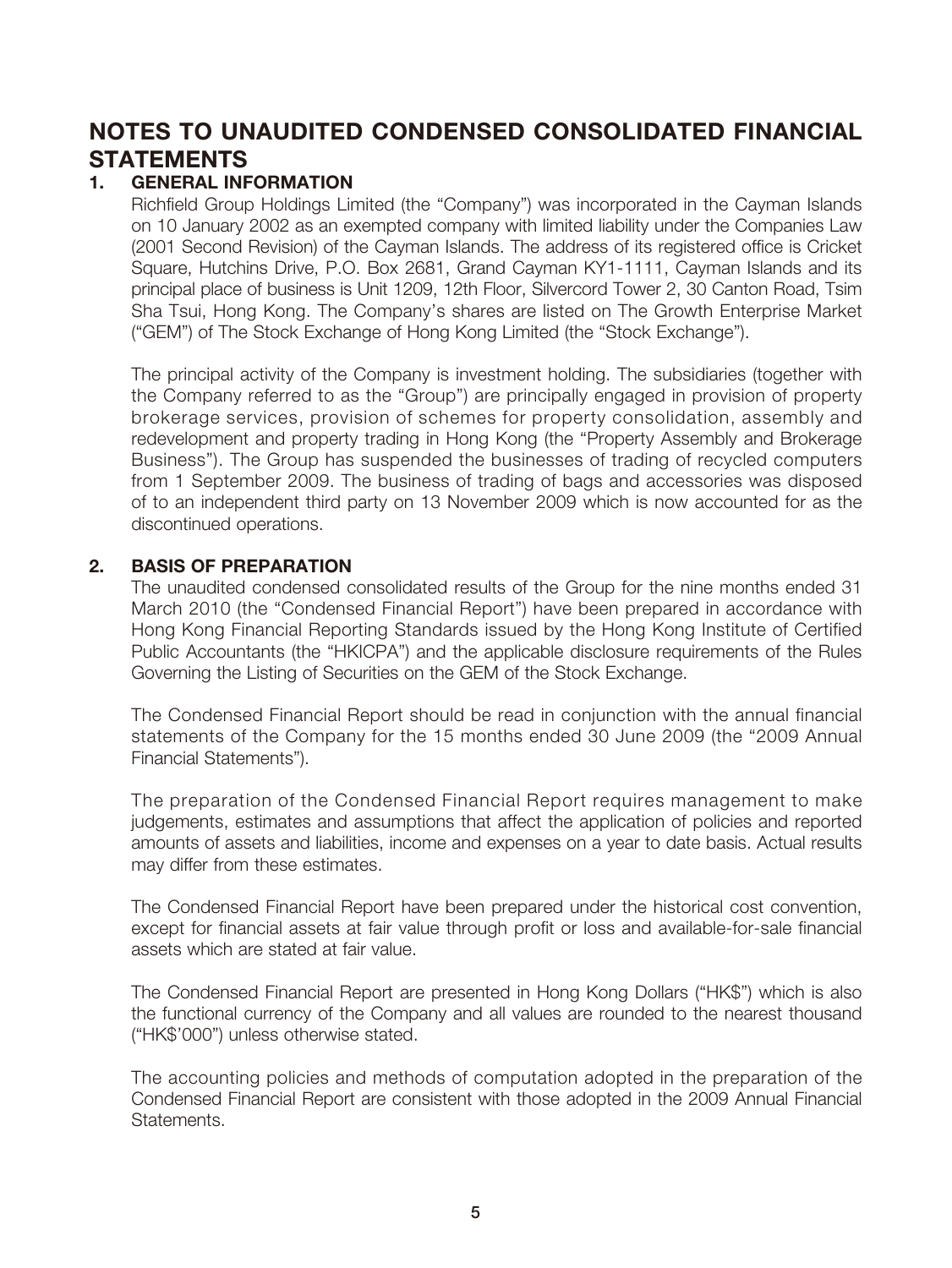### **3. REVENUE AND OTHER INCOME**

Revenue represents the net invoiced value of goods sold and net value of services rendered, after allowances for returns and trade discounts. All significant transactions amongst the companies comprising the Group have been eliminated on consolidation. Revenue and other income recognised during the period is as follows:

|                                                      | Nine months ended<br>31 March |                     | Three months ended<br>31 March |                     |
|------------------------------------------------------|-------------------------------|---------------------|--------------------------------|---------------------|
|                                                      | 2010<br>(Unaudited)           | 2009<br>(Unaudited) | 2010<br>(Unaudited)            | 2009<br>(Unaudited) |
|                                                      | <b>HK\$'000</b>               | HK\$'000            | <b>HK\$'000</b>                | HK\$'000            |
| Revenue                                              |                               |                     |                                |                     |
| Commission income                                    | 166,022                       | 31,526              | 52,604                         | 61                  |
| Sales of properties                                  | 15,000                        |                     |                                |                     |
| Sales of goods                                       | 2,123                         | 12,976              |                                | 4,793               |
|                                                      | 183,145                       | 44,502              | 52,604                         | 4,854               |
| Other income                                         |                               |                     |                                |                     |
| Interest income                                      | 595                           | 2,183               | 12                             | 811                 |
| Fair value gain on financial<br>assets at fair value |                               |                     |                                |                     |
| through profit or loss, net                          | 362                           |                     | 330                            |                     |
| Dividend income                                      |                               | 465                 |                                | 134                 |
| Sundry income                                        | 281                           | 235                 | 65                             | 11                  |
|                                                      | 1,238                         | 2,883               | 407                            | 956                 |
|                                                      | 184,383                       | 47,385              | 53,011                         | 5,810               |

Certain comparative figures have been reclassified to conform with the current period's presentation of the result report.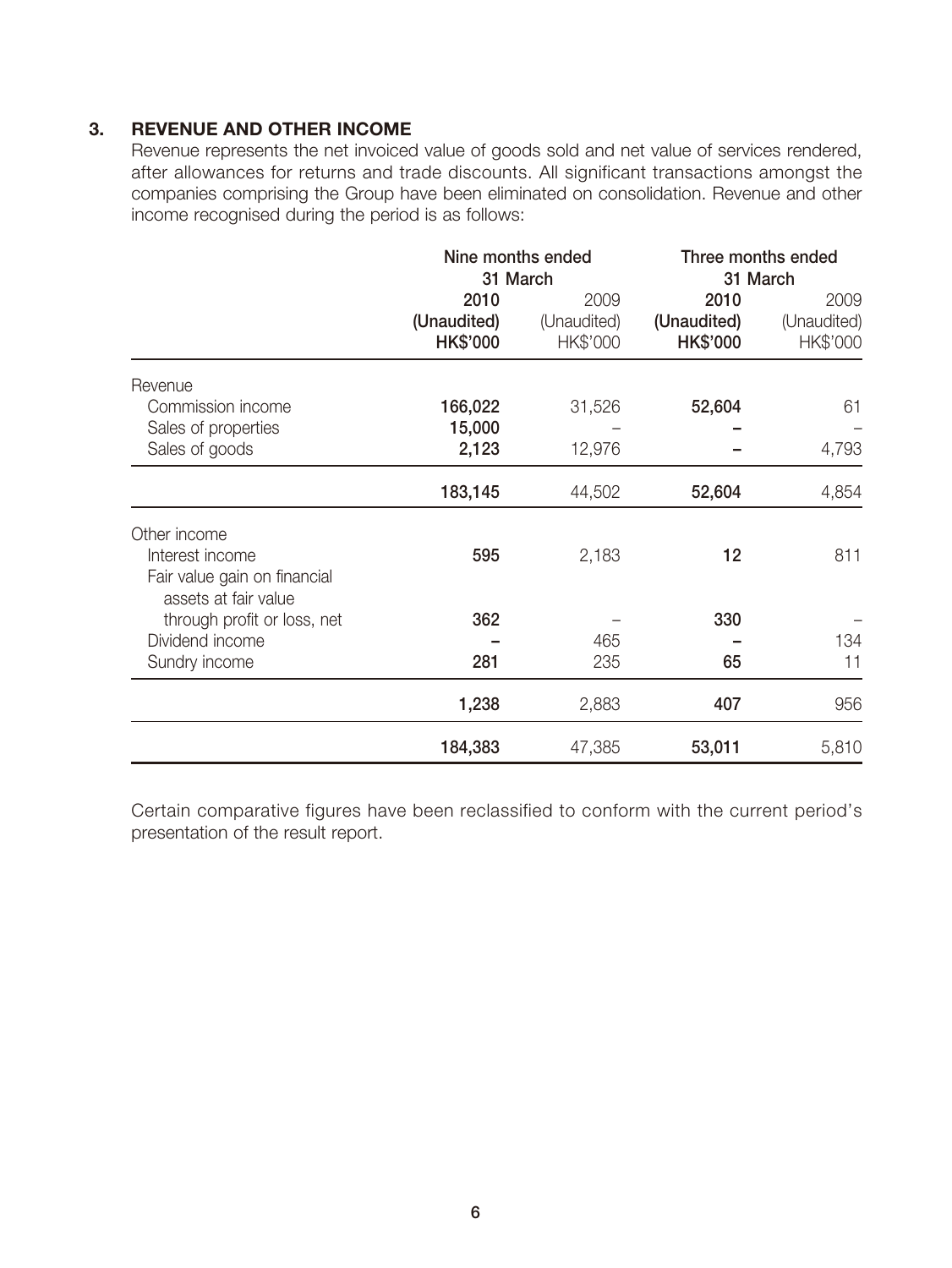## **4. PROFIT/(LOSS) BEFORE INCOME TAX**

The Group's profit/(loss) before income tax is arrived at after charging the following:

|                                                                                                  | Nine months ended<br>31 March          |                                        | Three months ended<br>31 March         |                                 |
|--------------------------------------------------------------------------------------------------|----------------------------------------|----------------------------------------|----------------------------------------|---------------------------------|
|                                                                                                  | 2010<br>(Unaudited)<br><b>HK\$'000</b> | 2009<br>(Unaudited)<br><b>HK\$'000</b> | 2010<br>(Unaudited)<br><b>HK\$'000</b> | 2009<br>(Unaudited)<br>HK\$'000 |
| Fair value loss on financial assets at<br>fair value through profit or loss, net<br>Depreciation | 874                                    | 5,156<br>442                           | 416                                    | 1,707<br>164                    |

### **5. INCOME TAX EXPENSE**

Hong Kong profits tax has been provided at the rate of 16.5% (three and nine months ended 31 March 2009: 16.5%) on the estimated assessable profit arising in Hong Kong for the current period.

Deferred tax had not been provided for the Group because the Group had no significant temporary differences at the reporting date (31 March 2009: Nil).

### **6. DISCONTINUED OPERATIONS**

As mentioned in note 1, the business of trading of bags and accessories was disposed of to an independent third party on 13 November 2009. As this business had been suffering persistent losses and there will be no significant improvement in the near future, the Group entered into a sale and purchase agreement on 13 November 2009 to dispose of this business to an independent third party and the disposal was completed on the same date. This business is presented as the discontinued operations in accordance with HKFRS 5.

Profit for the period from the discontinued operations is analysed as follows:

|                                                                                             | Nine months ended<br>31 March          |                                        | Three months ended<br>31 March         |                                 |
|---------------------------------------------------------------------------------------------|----------------------------------------|----------------------------------------|----------------------------------------|---------------------------------|
|                                                                                             | 2010<br>(Unaudited)<br><b>HK\$'000</b> | 2009<br>(Unaudited)<br><b>HK\$'000</b> | 2010<br>(Unaudited)<br><b>HK\$'000</b> | 2009<br>(Unaudited)<br>HK\$'000 |
| Profit for the period:<br>Discontinued trading of bags<br>and accessories business (note a) |                                        |                                        |                                        |                                 |
| Gain on disposals                                                                           | 788                                    |                                        |                                        |                                 |
| Profit for the period from<br>the discontinued operations                                   | 788                                    |                                        |                                        |                                 |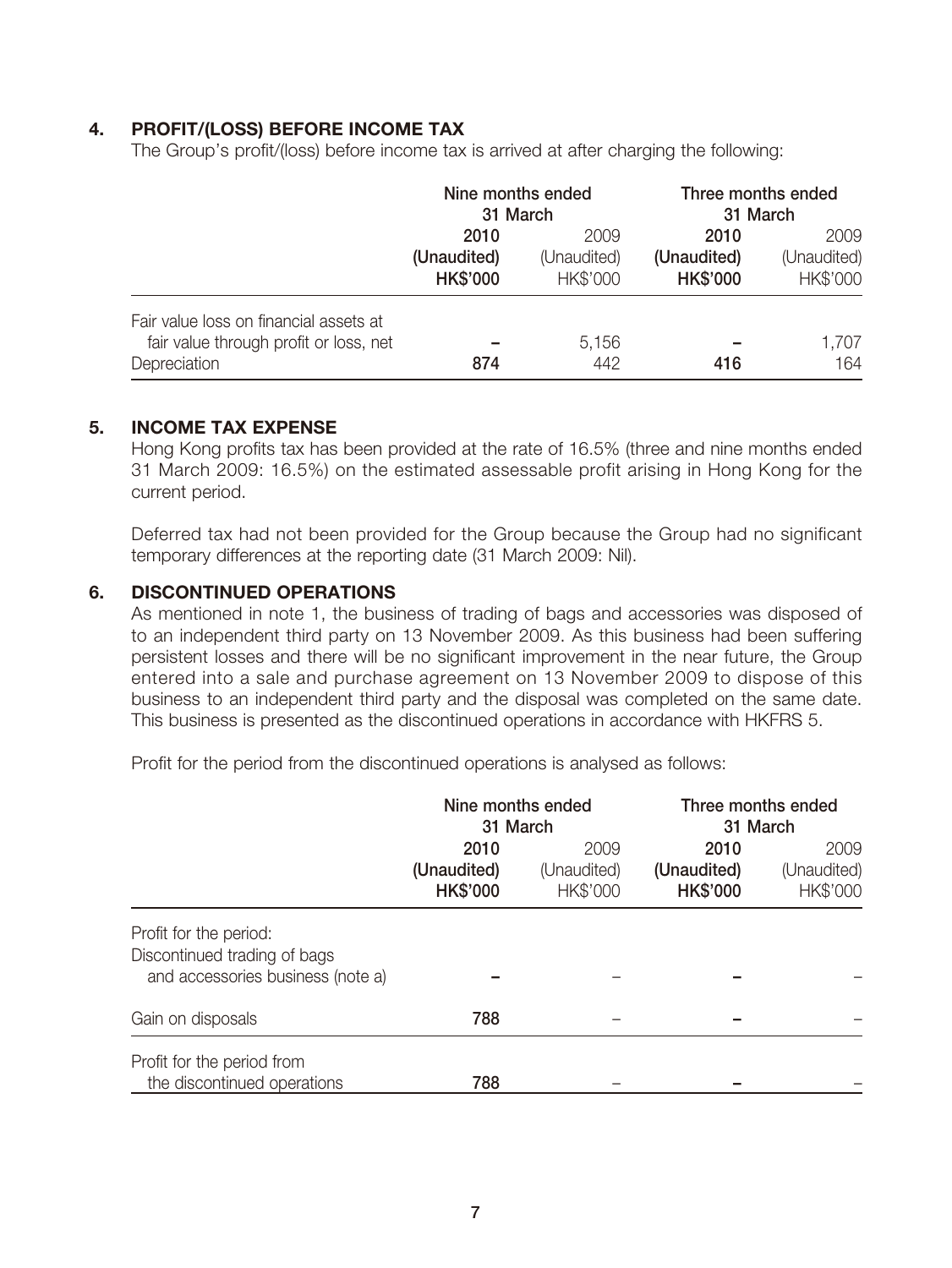### Note a:

An analysis of the results of the discontinued operations included in the consolidated income statement is as follows:

|                                                     | Nine months ended<br>31 March          |                                 | Three months ended<br>31 March         |                                 |
|-----------------------------------------------------|----------------------------------------|---------------------------------|----------------------------------------|---------------------------------|
|                                                     | 2010<br>(Unaudited)<br><b>HK\$'000</b> | 2009<br>(Unaudited)<br>HK\$'000 | 2010<br>(Unaudited)<br><b>HK\$'000</b> | 2009<br>(Unaudited)<br>HK\$'000 |
| Revenue<br>General and administrative expenses      |                                        |                                 |                                        |                                 |
| Loss for the period from<br>discontinued operations |                                        |                                 |                                        |                                 |

### **7. DIVIDENDS**

The Board does not recommend the payment of an interim dividend for the three months and the nine months ended 31 March 2010 (three months and nine months ended 31 March 2009: Nil).

Dividend payable to owners attributable to the previous financial period, approved and paid during the interim period of HK0.366 cent per share.

### **8. EARNINGS/(LOSS) PER SHARE**

The calculation of basic earnings/(loss) per share is based on the following:

|                                                                                                              | Nine months ended<br>31 March |                     | Three months ended<br>31 March |                     |
|--------------------------------------------------------------------------------------------------------------|-------------------------------|---------------------|--------------------------------|---------------------|
|                                                                                                              | 2010<br>(Unaudited)           | 2009<br>(Unaudited) | 2010<br>(Unaudited)            | 2009<br>(Unaudited) |
| Profit/(loss) for the period, attributable to<br>owners of the Company (HK\$'000)                            |                               |                     |                                |                     |
| - from continuing operations<br>- from discontinued operations                                               | 72,262<br>788                 | (1,764)             | 22,310                         | (8, 764)            |
|                                                                                                              | 73,050                        | (1,764)             | 22,310                         | (8, 764)            |
| Weighted average number of<br>ordinary shares in issue ('000)                                                | 2,928,500                     | 2,928,500           | 2,928,500                      | 2,928,500           |
| Basic earnings/(loss) per share (HK cents)<br>- from continuing operations<br>- from discontinued operations | 2.47<br>0.02                  | (0.06)              | 0.76                           | (0.30)              |
|                                                                                                              | 2.49                          | (0.06)              | 0.76                           | (0.30)              |

Diluted earnings per share from continuing operations and from discontinued operations for the three months and the nine months ended 31 March 2010 and the corresponding periods in 2009 are not presented as no dilutive events existed during those periods.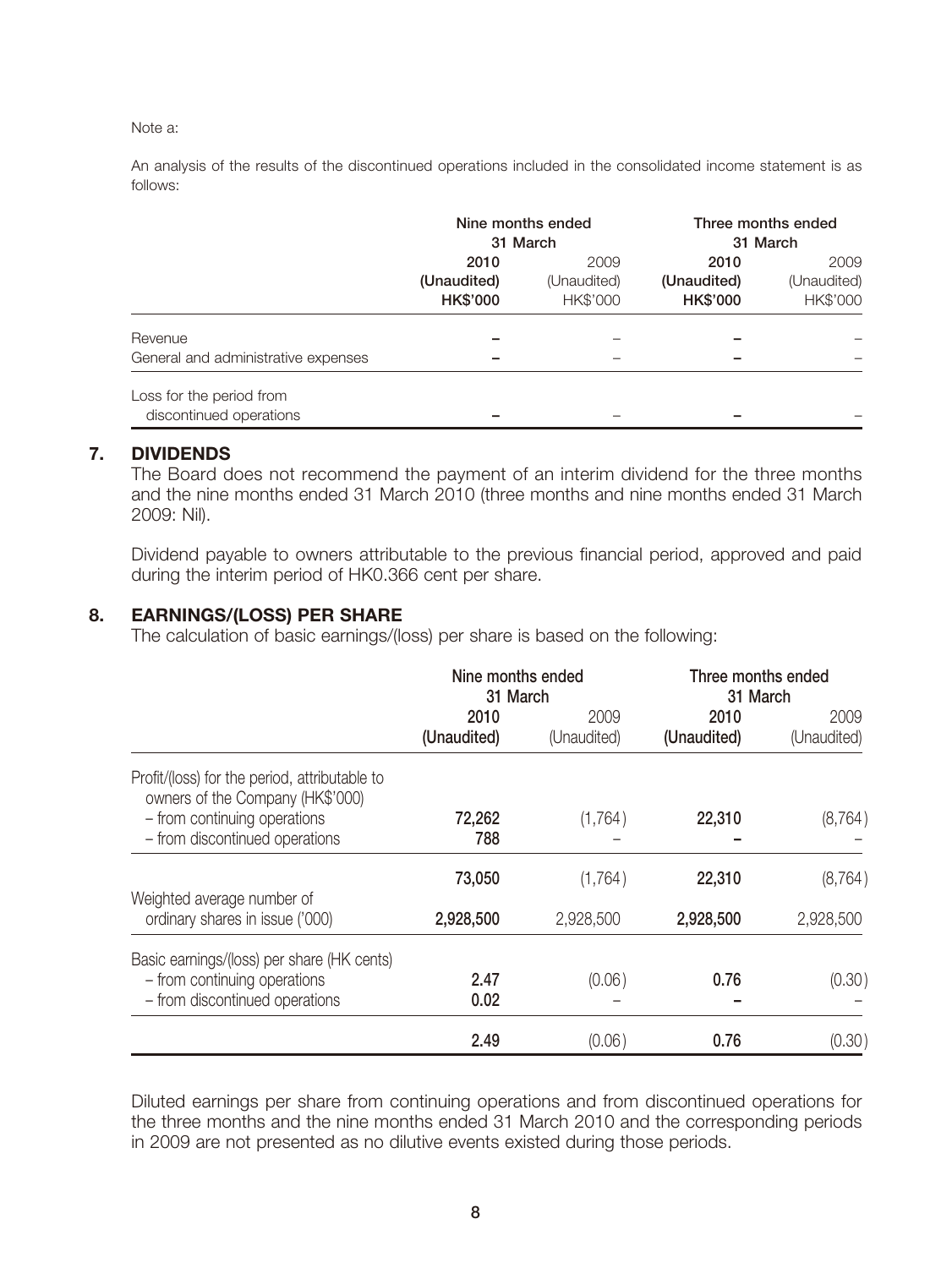# **MANAGEMENT DISCUSSION AND ANALYSIS**

The Group is principally engaged in provision of property brokerage services, carrying out schemes for property consolidation, assembly and redevelopment, property trading in Hong Kong. The Group has suspended the business of trading of recycled computers from 1 September 2009. The business of trading of bags and accessories was disposed of to an independent third party on 13 November 2009.

The Group is also currently engaged in property assembly schemes for approximately 220 redevelopment projects in Hong Kong. Those engaged projects are all residential and commercial properties which are located in Hong Kong Island and Kowloon.

### **FINANCIAL REVIEW RESULTS**

During the nine months ended 31 March 2010, the Group recorded a turnover of approximately HK\$183,145,000, representing an increase of approximately 312% compared with the corresponding period last year of approximately HK\$44,502,000. The increase in turnover was mainly attributed to the increase in turnover of the Property Assembly and Brokerage Business. In respect of the Property Assembly and Brokerage Business, it contributes approximately HK\$181,022,000 to the turnover of the Group for the period and this represents an increase of approximately 474% compared with the corresponding period last year of approximately HK\$31,526,000 because of the completion of more property assembly projects during the period due to the improved market condition in Hong Kong property market since the mid of 2009.

Profit before income tax of the Group, including the results of the discontinued operations, for the nine months ended 31 March 2010 was approximately HK\$88,150,000, while a loss before income tax of approximately HK\$91,000 was recorded for the corresponding period last year. Due to the increase of turnover for the nine months ended 31 March 2010, profit attributable to owners of the Company for the period was increased to approximately HK\$73,050,000 compared with the loss attributable to owners of the Company of approximately HK\$1,764,000.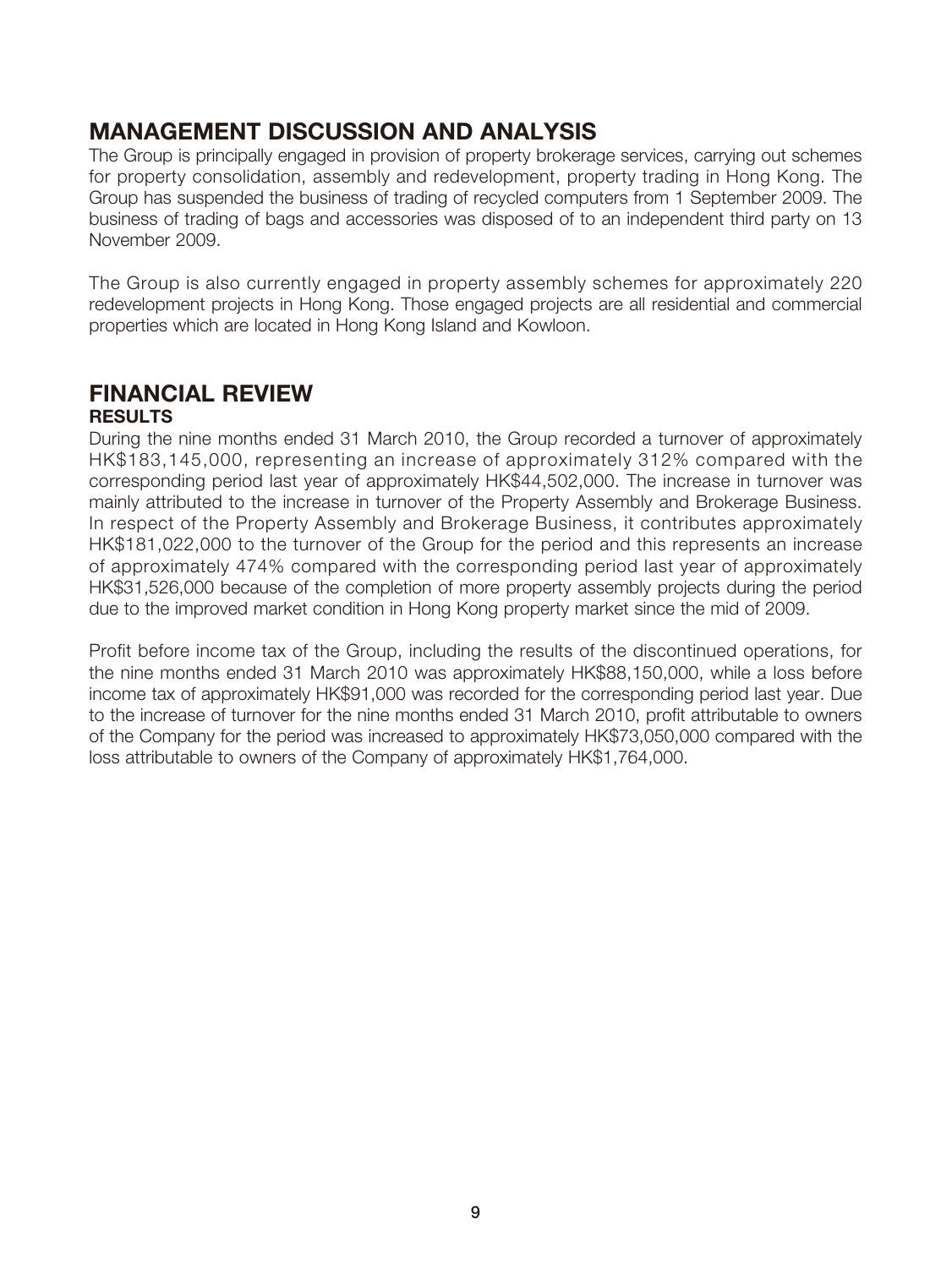## **BUSINESS REVIEW**

During the nine months ended 31 March 2010, as the economy and property market were improved gradually due to the improvement of market sentiment, the Group continued to expand its core business, the provision of property assembly, brokerage and trading of property. Turnover from the Property Assembly and Brokerage Business for the nine months ended 31 March 2010 was approximately HK\$181,022,000, representing an increase of approximately 474% (nine months ended 31 March 2009: approximately HK\$31,526,000). Operating profit for the Property Assembly and Brokerage Business was approximately HK\$90,148,000 which was increased by approximately 1,089% compared with that of approximately HK\$7,581,000 for the corresponding period last year.

During the period under review, the Group has completed 14 assembly projects, which are mainly located in the densely populated areas in Hong Kong Island and Kowloon, such as Causeway Bay, Mid-Levels, Western District, Mongkok, Aberdeen and Tai Kok Tsui, etc., with the total contract sum and the total gross profit of approximately HK\$4,003,900,000 and approximately HK\$133,000,000 respectively.

As at 31 March 2010, the Group had approximately 220 property assembly projects in progress with a total site area of approximately 2,700,000 square feet. Among those projects in progress, approximately 110 projects are located in Hong Kong Island, mainly in the Mid-Levels, Sheung Wan, North Point, Causeway Bay, Western District, Wanchai, Shau Kei Wan, Quarry Bay and Aberdeen, etc.. Approximately 110 projects are located in Kowloon, mainly in Tsim Sha Tsui, Sham Shui Po, Mong Kok, Tai Kok Tsui, Ho Man Tin, Hunghom, To Kwa Wan and Kowloon City, etc..

The business of trading of recycled computers contributed approximately HK\$2,123,000 to the Group's turnover for the nine months ended 31 March 2010, representing approximately 1% of the Group's turnover for the reporting period and a substantial decrease compared with the corresponding period last year (nine months ended 31 March 2009: approximately HK\$12,976,000). An operating loss in this segment of approximately HK\$1,471,000 was recorded for the reporting period. Because of the unsatisfactory results, the Group has suspended the business of the trading of recycled computers from 1 September 2009 and would consider to terminate if the loss persisted. There was no turnover for the business of trading of bag and accessories during the nine months ended 31 March 2010. The business of trading of bag and accessories was disposed of to an independent third party on 13 November 2009.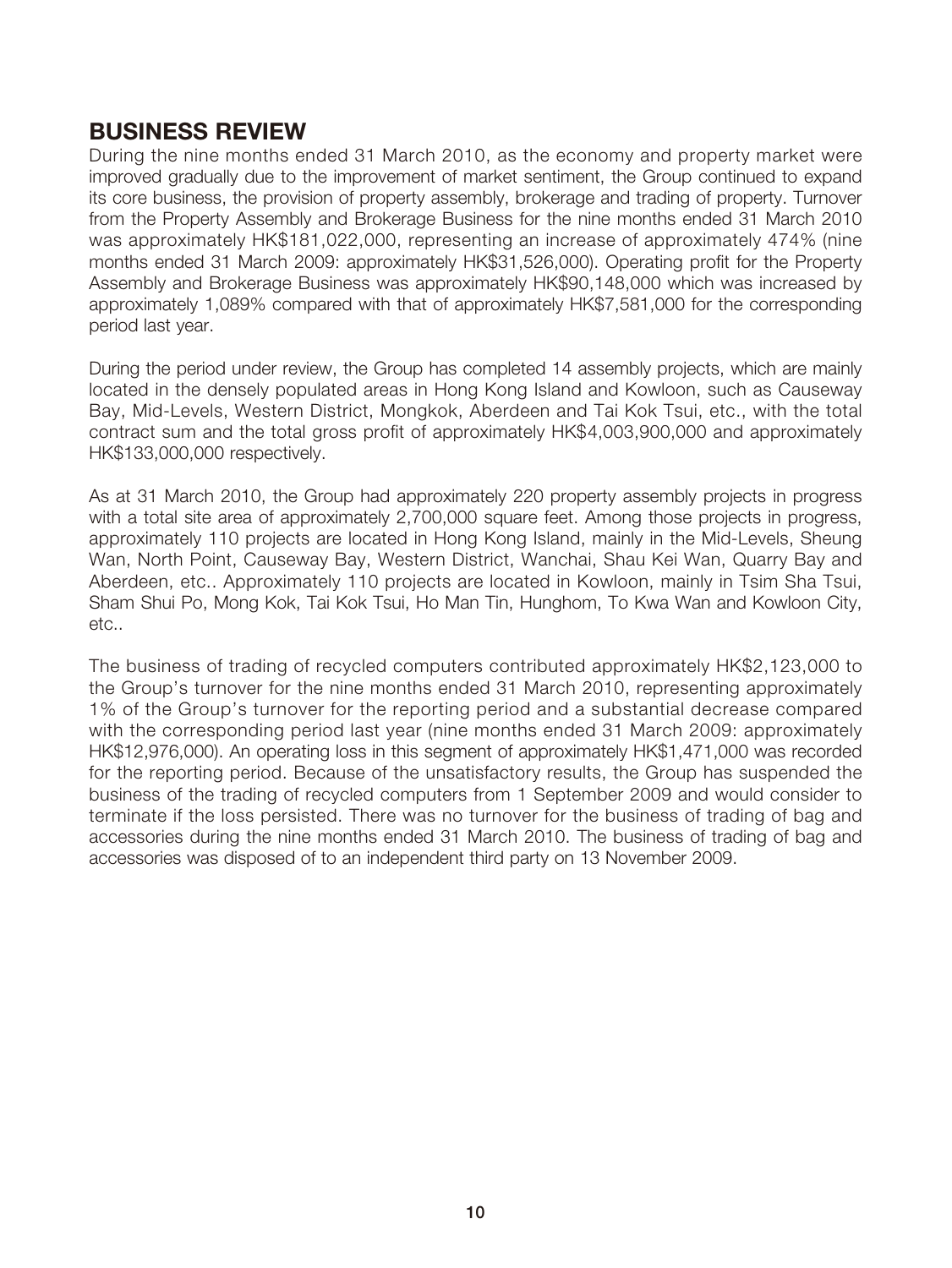# **CAPITAL STRUCTURE**

There is no material change in capital structure of the Company during the nine months ended 31 March 2010.

## **PROSPECTS**

The Hong Kong property market rebounded gradually since the first quarter of year 2009 due to the improvement of market sentiment and low interest rate environment. It fostered a favorable business environment to the Group. With the prospering property market, the property developers are more aggressive in building up their land reserve to cater for future demand. In view of the limited supply of land in Hong Kong, property assembly for redevelopment purpose would be one of the major sources of land supply to the developers. The demand for the Group's high-quality property assembly projects, especially in urban district, has been increased significantly.

At present, there are about 40,000 buildings which are 40 years' old or above. Among which 8% are over 50 years' old. In the 60's, Hong Kong experienced rapid population and economic growth, which triggered a building boom and massive urban expansion. Due to premature construction technology and without constant maintenance, buildings rapidly deteriorate and decline into slums. The problem of ageing and decaying buildings is most serious in older urban areas, and these areas include Sham Shui Po, Kwun Tong, Mongkok, Western District, Sau Kei Wan, Aberdeen and To Kwa Wan, etc. In view of this, the government policies are expected to be more favourable to the redevelopment. The Legislative Council has passed a controversial bill to lower the sales threshold needed to 80% from the present 90% for all buildings aged 50 or above to trigger compulsory acquisitions of all units in redevelopment project from 1 April 2010. Such changes would greatly facilitate private sector participation in urban renewal, thus provide more opportunities to the Group in acquiring full ownership of target properties.

Notwithstanding the uncertainty on recovery of the global economy, the Group remains optimistic in property assembly and brokerage business. The Group is dedicated to develop strategically in the property assembly and brokerage business and actively seeking opportunities for premium property assembly projects so as to drive the growth of the Group.

In respect of the trading businesses of bags and accessories and recycled computers, profit margin and turnover are expected to be tumbled in the forthcoming future due to keen competition and surge of operating costs. Since both businesses are not the core businesses of the Group, the Group has suspended these businesses from 1 September 2009 and has directed the resources to development of the business of property assembly and brokerage. The business of trading of bags and accessories was disposed of to an independent third party on 13 November 2009.

## **CONNECTED TRANSACTION**

There were no significant connected party transactions entered into by the Group for the nine months ended 31 March 2010.

## **SHARE OPTIONS**

During the nine months ended 31 March 2010, no share option was granted, exercised or lapsed under the share option scheme adopted on 21 May 2002.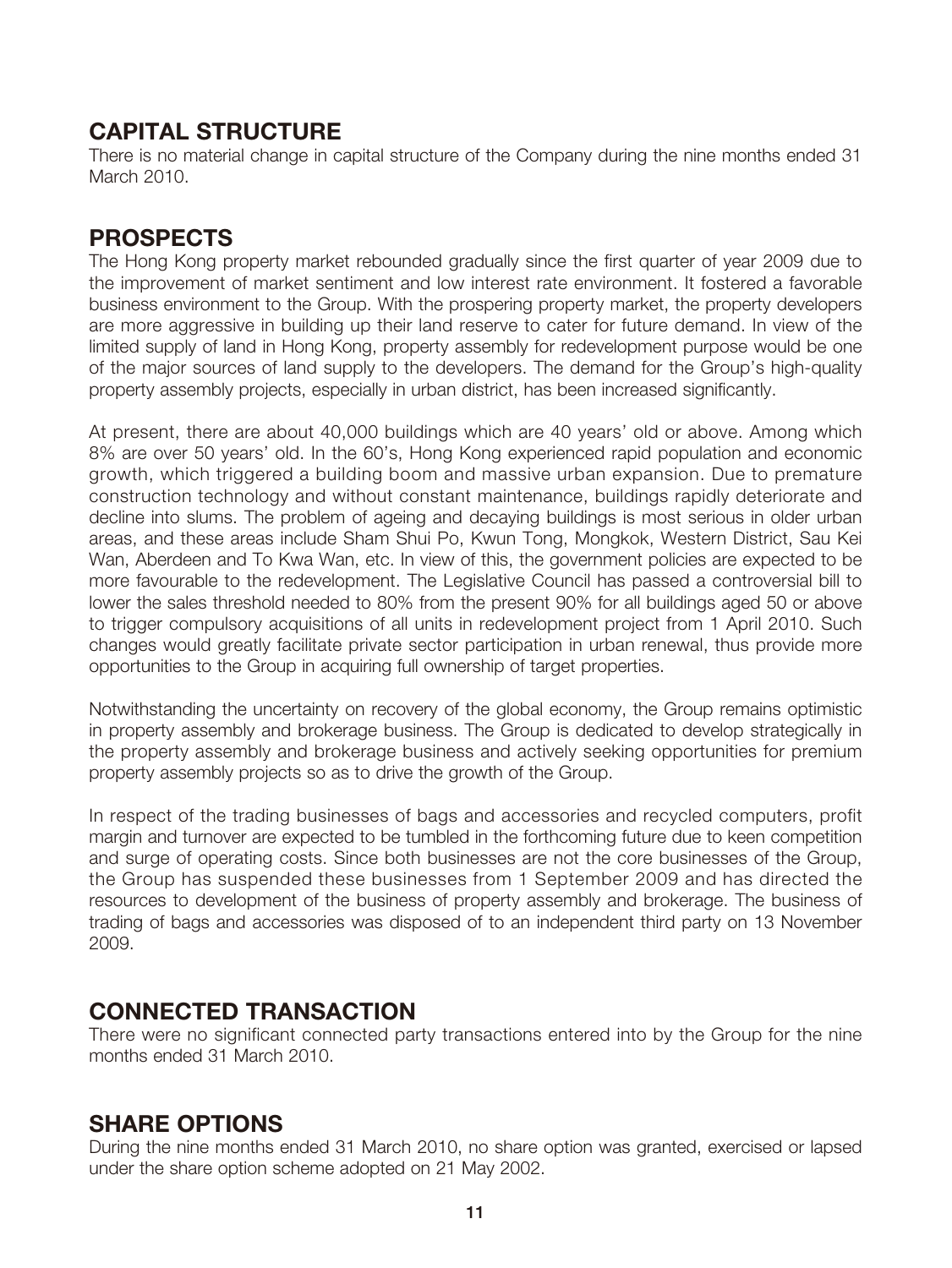# **DIRECTORS' AND CHIEF EXECUTIVES' INTERESTS AND SHORT POSITION IN THE SHARES, UNDERLYING SHARES AND DEBENTURES OF THE COMPANY OR ANY ASSOCIATED CORPORATION**

As at 31 March 2010, the interests and short positions of the directors and chief executives of the Company in the shares, underlying shares and debentures of the Company or any of its associated corporations (within the meaning of Part XV of the Securities and Futures Ordinance (Cap. 571, Laws of Hong Kong) ("SFO")) which were required to be notified to the Company and the Stock Exchange pursuant to Divisions 7 and 8 of Part XV of the SFO (including interests or short positions which they were taken or deemed to have under such provisions of the SFO) or as recorded in the register required to be kept by the Company under Section 352 of the SFO or otherwise notified to the Company and the Stock Exchange pursuant to the required standards of dealings by directors as referred to in Rules 5.46 of the GEM Listing Rules, were as follows:

|                                          |                      | <b>Number of Shares</b> |               | Approximate                   |
|------------------------------------------|----------------------|-------------------------|---------------|-------------------------------|
| <b>Director</b>                          | Personal<br>interest | Corporate<br>interest   | Total         | percentage of<br>shareholding |
| Mr. Pong Wai San,<br>Wilson ("Mr. Pong") | 352,176,000          | 936,794,000<br>(Note)   | 1,288,970,000 | 44.01%                        |

Note: These shares are beneficially owned by Virtue Partner Group Limited, a company wholly owned by Mr. Pong.

All the interests disclosed above represent long position in the shares of the Company.

Save as disclosed above, as at 31 March 2010, none of the directors and chief executives of the Company had any other interests or short positions in any shares, underlying shares or debentures of the Company or any of its associated corporation (within the meaning of Part XV of the SFO) which were required to be notified to the Company and the Stock Exchange pursuant to Divisions 7 and 8 of Part XV of the SFO (including interests or short positions which they were taken or deemed to have under such provisions of the SFO), or which were required to be recorded in the register kept by the Company under Section 352 of the SFO or otherwise notified to the Company and the Stock Exchange pursuant to Rules 5.46 of the GEM Listing Rules.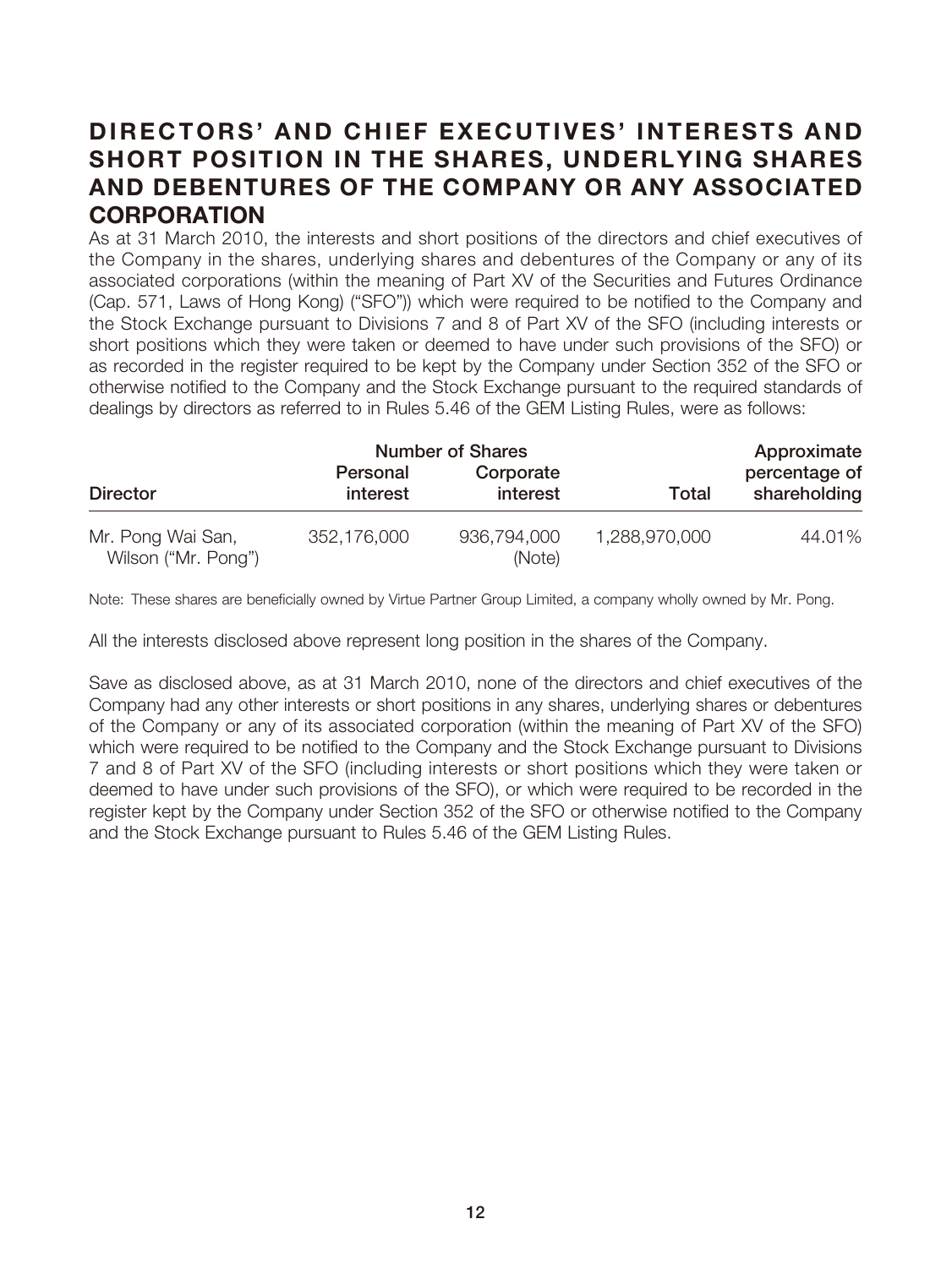# **SUBSTANTIAL SHAREHOLDERS' INTERESTS IN SHARES**

As at 31 March 2010, other than the interests of certain directors and chief executive of the Company as disclosed under the section headed "Directors' and chief executives' interests and short positions in the shares, underlying shares and debentures of the company or any associated corporation" above, the interest or short positions of person in the shares and underlying shares and debentures of the Company which would fall to be disclosed to the Company under the provisions of Divisions 2 and 3 of Part XV of the SFO or, who is, directly or indirectly, interested in 5% or more of the nominal value of any class of share capital carrying rights to vote in all circumstances at general meetings of any other members of the Group, or any other substantial shareholders whose interests or short positions were recorded in the register required to be kept by the Company under Section 336 of the SFO were as follows:

| Name of shareholder                          | Capacity in<br>which shares<br>are held | Number of<br>issued shares | Percentage of<br>the issued<br>share capital |
|----------------------------------------------|-----------------------------------------|----------------------------|----------------------------------------------|
| Ms. Tung Ching Yee, Helena<br>(Note 1)       | Family interest                         | 1,288,970,000              | 44.01%                                       |
| Virtue Partner Group Limited<br>(Note 2)     | Beneficial owner                        | 936,794,000                | 31.99%                                       |
| Richfield (Holdings) Limited<br>(Note 3)     | Beneficial owner                        | 760,000,000                | 25.95%                                       |
| Mr. Au Wing Wah<br>$("Mr. Au")$ (Note 3)     | Interest in controlled<br>corporation   | 760,000,000                | 25.95%                                       |
| Vastwood Limited (Note 3)                    | Beneficial owner                        | 760,000,000                | 25.95%                                       |
| Richfield Group Holdings<br>Limited (Note 3) | Interest in controlled<br>corporation   | 760,000,000                | 25.95%                                       |
| Ms. Kong Pik Fan (Note 4)                    | Family interest                         | 760,000,000                | 25.95%                                       |

Notes:

- 1. Ms. Tung Ching Yee, Helena is the wife of Mr. Pong and accordingly deemed to be interested in the shares beneficially owned by Mr. Pong in his own capacity and through his controlled corporation, Virtue Partner Group Limited, under SFO.
- 2. These shares are beneficially owned by Virtue Partner Group Limited, a company wholly owned by Mr. Pong.
- 3. These shares are beneficially owned by Richfield (Holdings) Limited, a company wholly owned by Mr. Au, and therefore Mr. Au deemed to be interested in the shares owned by Richfield (Holdings) Limited, under SFO. On 12 June 2008, Richfield (Holdings) Limited as a chargor has executed a share charge in favour of Vastwood Limited, a wholly-owned subsidiary of Richfield Group Holdings Limited, as a chargee in respect of the fixed charge over these 760,000,000 shares. Therefore, Richfield Group Holdings Limited deemed to be interested in the shares owned by Vastwood Limited under SFO.
- 4. Ms. Kong Pik Fan is the wife of Mr. Au and accordingly deemed to be interested in the shares beneficially owned by Mr. Au in his own capacity and through his controlled corporation, Richfield (Holdings) Limited, under SFO.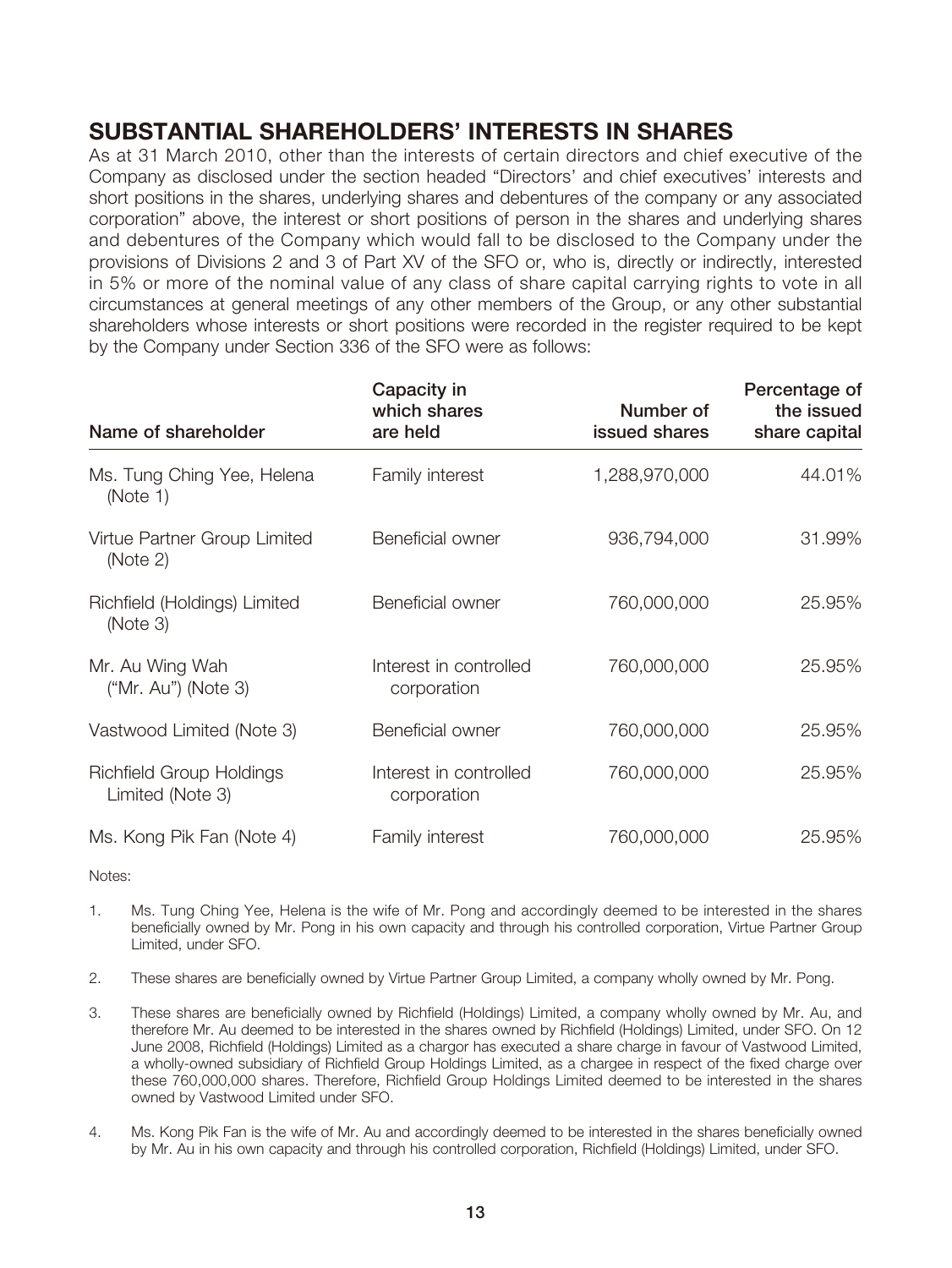All the interests disclosed above represent long position in shares of the Company.

Save as disclosed above, as at 31 March 2010, the directors of the Company were not aware of any other person (other than the directors and chief executive of the Company) who had an interest or short position in the shares or underlying shares of the Company which would fall to be disclosed to the Company under the provisions of Divisions 2 and 3 of Part XV of the SFO or, who is, directly or indirectly, interested in 5% or more of the nominal value of any class of share capital carrying rights to vote in all circumstances at general meetings of any other members of the Group, or any other substantial shareholders whose interests or short positions were recorded in the register required to be kept by the Company under Section 336 of the SFO.

# **DIRECTOR'S RIGHTS TO ACQUIRE SHARE OR DEBENTURES**

Apart from as disclosed under the heading "Directors' and chief executives' interests and short positions in the shares, underlying shares and debentures of the company or any associated corporation" above, at no time during the reporting period were rights to acquire benefits by means of the acquisition of shares in or debentures of the Company or of any other body corporate granted to any directors or their respective spouse or children under 18 years of age, or were any such rights exercised by them; or was the Company, its holding company or any of its subsidiaries a party to any arrangements to enable the directors, their respective spouse or children under 18 years of age to acquire such rights in the Company or any other body corporate.

# **PURCHASE, REDEMPTION OR SALE OF THE LISTED SECURITIES OF THE COMPANY**

Neither the Company, nor any of its subsidiaries has purchased, redeemed or sold any of the Company's listed shares during the nine months ended 31 March 2010.

# **DIRECTOR'S INTERESTS IN COMPETING INTERESTS**

As at the date of this announcement, none of the directors, the management shareholders of the Company and their respective associates (as defined in the GEM Listing Rules) had any interest in a business which causes or may cause a significant competition with the business of the Group and any other conflicts of interest which any such person has or may have with the Group.

# **CODE OF CONDUCT REGARDING SECURITIES TRANSACTIONS BY DIRECTORS**

The Company has adopted a code of conduct regarding securities transactions by directors on terms no less exacting than the required standard of dealings set out in Rules 5.48 to 5.67 of the GEM Listing Rules. Having made specific enquiry of all directors, the Company was not aware of any non-compliance with such required standard of dealings and its code of conduct regarding securities transactions by directors throughout the nine months ended 31 March 2010.